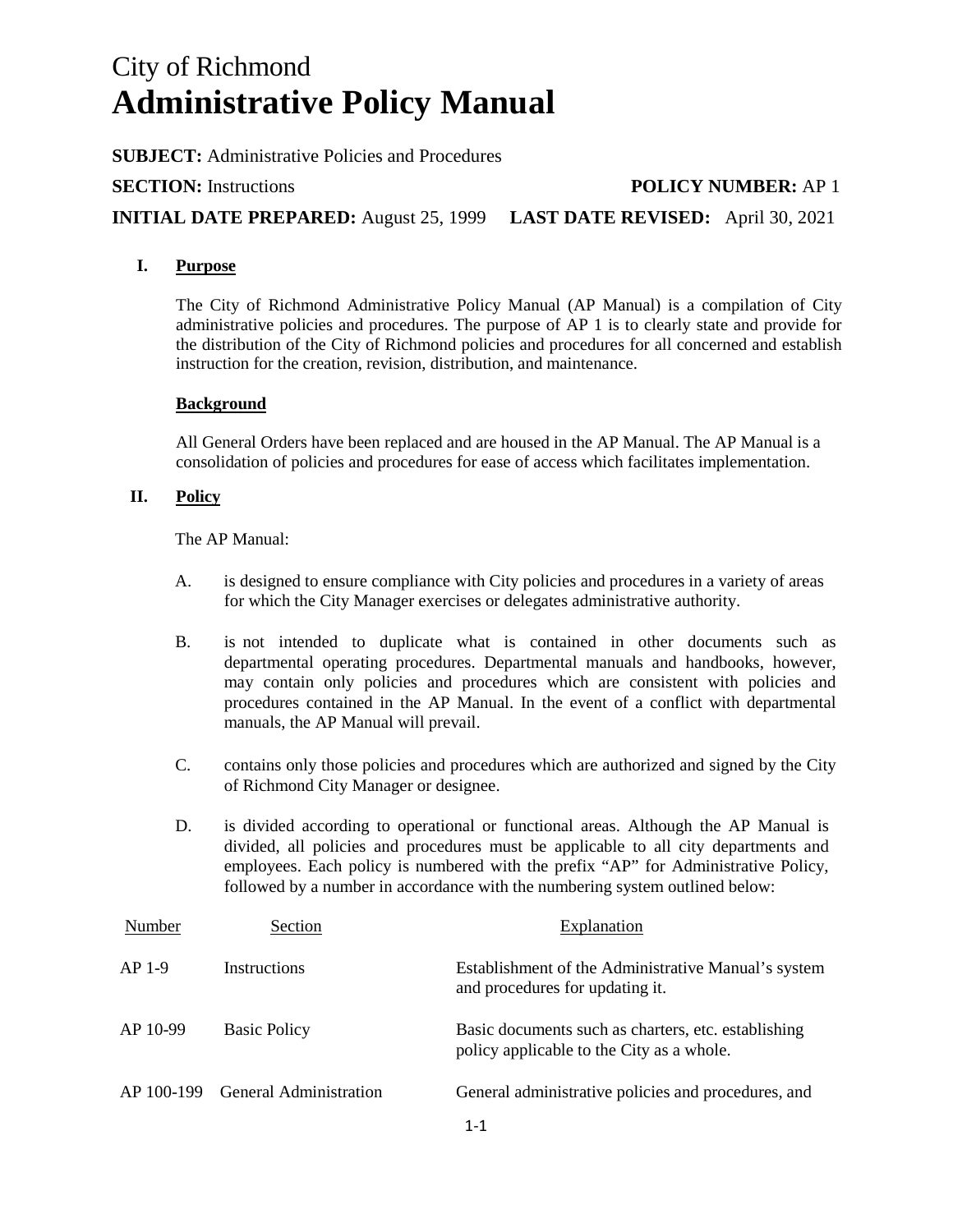# City of Richmond **Administrative Manual** Administrative Policies and Procedures

support services applicable to all City departments and not specifically mentioned below.

| AP 250-299         | Legal/City Attorney           | Policies regarding City services and procedures.                                                                                                                                                                      |
|--------------------|-------------------------------|-----------------------------------------------------------------------------------------------------------------------------------------------------------------------------------------------------------------------|
| AP 300-349         | <b>Human Resources</b>        | Policies, procedures and services pertaining to human<br>resources and personnel functions.                                                                                                                           |
| AP 400-449         | <b>Risk Management</b>        | Policies and procedures regarding insurance matters<br>and Work Compensation.                                                                                                                                         |
| AP500-599          | Finance                       | Financial policies and procedures.                                                                                                                                                                                    |
| AP 600-649         | Purchasing                    | Policies and procedures regarding the procurement<br>function.                                                                                                                                                        |
| AP 650-699         | <b>Information Technology</b> | Policies and procedures regarding information<br>technology functions.                                                                                                                                                |
| AP 700-799<br>TTT. | <b>Public Services</b>        | Policies and procedures pertaining to City office<br>buildings and City equipment, engineering, planning,<br>design and construction functions, and inclusion of<br>projects in the Capital Improvement Program (CIP) |
|                    |                               |                                                                                                                                                                                                                       |

### **III. Procedure**

The procedures for creating, updating, revising, and/or maintaining policies and procedures contained in the AP Manual are described below:

- A. Individual departments are responsible for updating and/or revising, existing policies and procedures relating to their area of responsibility. The initiating department is responsible for obtaining a legal opinion from the City Attorney's Office by submitting a Request for Legal Opinion form (AP 250).
- B. Proposed new and revised policies and procedures shall be submitted to the Human Resources Department for review and approval. The following should be attached to the AP1-1:
	- Approved legal opinion.
	- Proposed final document.
	- a copy of the markup of the original document for a revised and/or updated policy and procedure

AP1-1 requires the following information be provided:

- Reason for new policy or reason for revision/update
- Financial implications of policy and procedure or lack thereof